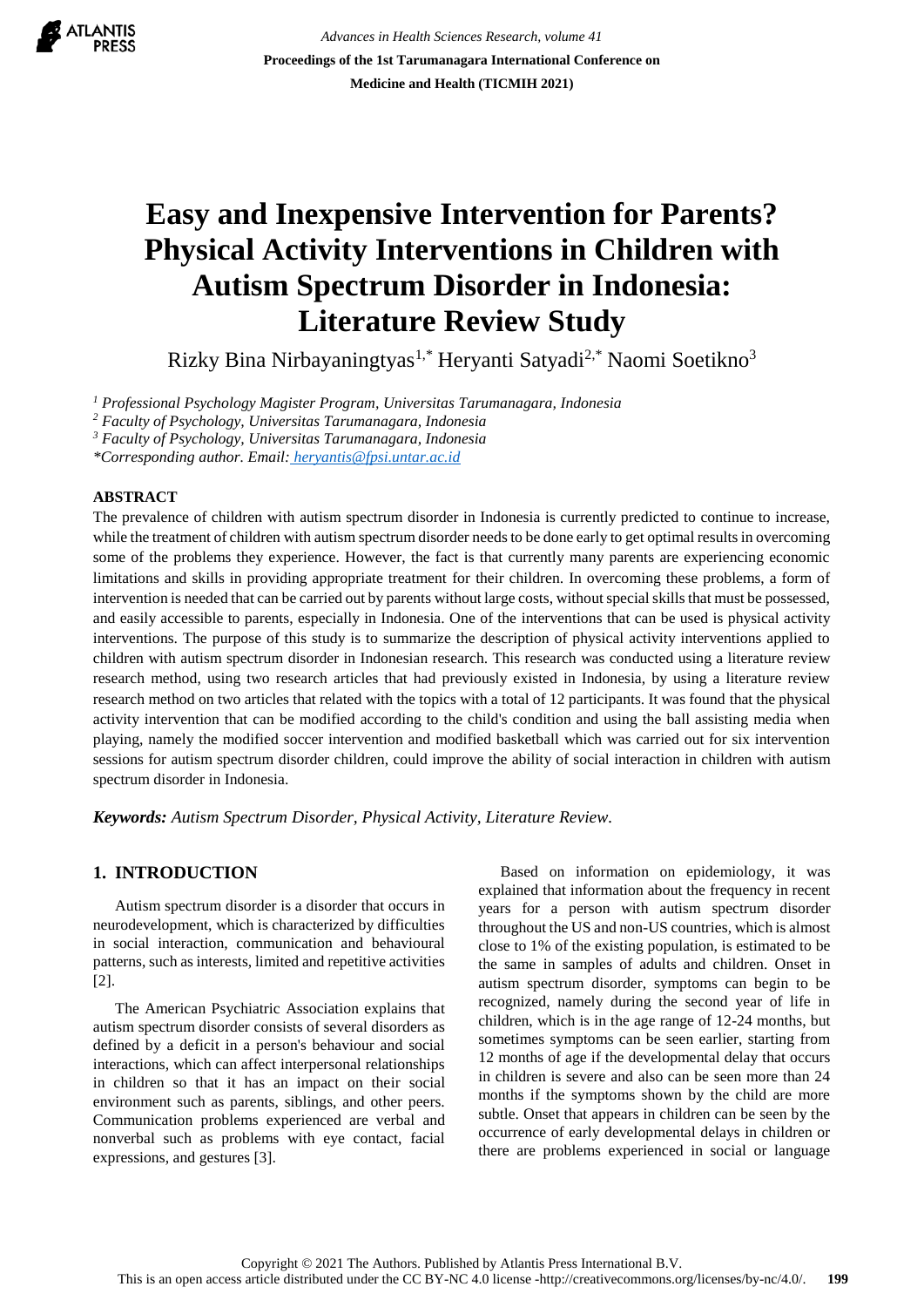skills experienced by children. Based on (American Psychiatric Association, 2013), there are several prognostic factors in Children with autism spectrum disorder, namely the environmental which there are several non-specific risk factors, such as age in parents, low birth weight of children, and the possibility of fetal exposure to valproate which can affect the risk of autism spectrum disorder. The other one is genetic and physiological, the herability in autism spectrum disorder occurs with a large presence of 37% to 90% [2].

Based on the DSM-5, autism spectrum disorder is more specified with a spectrum from mild to severe. A person is given a diagnosis based on the presence or absence of the defining features in the clinical description. Some of the defining features included intellectual problems, structural language disorder, association with other conditions (medical, genetic, or environmental), and other neurodevelopmental, mental, or behavioural disorders, whereas before DSM 5 was published it was according to the DSM-IV diagnostic criteria [11].

There are different types of autism spectrum disorder which include "Autistic disorder, Asperger's disorder, and Pervasive Developmental Disorder-not otherwise specified (PDD-NOS)". Based on the comparison of developments from DSM-IV to DSM-5. An example of this comparison is the difference in diagnosis from the past to the present. As with the case previously diagnosed as Asperger's Disorder according to the DSM IV TR diagnostic criteria, but currently will be diagnosed as Autism Spectrum Disorder without any language or intelligence disorders [11].

Paediatrician, Dr. Widodo Judarwanto predicts someone with autism spectrum disorder will continue to experience an increase. In Indonesia, 1 in 250 children experienced autism spectrum disorder in 2015, and there are around 12.800 children with autism spectrum disorder in Indonesia. Currently, there is still no accurate data in Indonesia regarding the number of children with autism spectrum disorder each year [8].

In 2015, the Director of Mental Health Development at the Ministry of Health of the Republic of Indonesia also explained that Indonesia still lacks professionals or health workers, and has not been able to meet the WHO minimum quota requirements. The distribution of health services in Indonesia is still uneven, and most of them are still concentrated in big cities on the island of Java [5].

Currently, many children with autism spectrum disorder in the area are brought to Jakarta to get treatment from a professional because of the lack of care and professional staff in their area of origin, according to Melly Budhiman, who is an autism expert and chairman of the Indonesian Autism Foundation [10].

Economic limitations are also one of the obstacles for parents in helping their children's development. As happened to Mrs. Esti in article [4] who is a mother who has a child with autism spectrum disorder. Limitations regarding the costs she experienced prevented her from meeting the needs of her child when doing therapy by a professional, because it required quite expensive costs to carry out diagnostic tests and therapeutic programs for children with autism spectrum disorder.

Early treatment for Autism Spectrum Disorder is very important because proper treatment can reduce individual difficulties and help them learn new skills and maximize their strengths [7], but the reality is that currently the limitations experienced by parents make this treatment difficult.

Currently there are various kinds of treatment that can be done to deal with the problems experienced by children with autism spectrum disorder, one of the treatments that can be done by parents is by doing physical activity. The intervention is expected to be able to handle the problems experienced by children with autism spectrum disorder.

Physical activity is defined as any activity that can burn calories in the human body, these activities can cause a person's body to work harder than usual, by involving movements freely and voluntarily [13].

One form of physical activity is sports, but besides sports there are also several other forms of physical activity. Some examples of other forms of physical activity that a person can do on a daily basis are gardening, dancing, just walking with a pet dog, shovelling snow, and sweeping [13].

The physical activity used in this study itself is an activity that can be carried out by parents without large costs, without any special skills possessed and easily accessible by parents, as well as physical activities that have therapeutic values in children with autism spectrum disorder.

Another feature or benefit when a children with autism spectrum disorder performs physical activity is that physical activity can play an important role in hormone regulation, which can affect brain circuits involving various neurotransmitters [9].

Based on the description above, it can be seen that physical activity interventions provide many benefits, especially for children with autism spectrum disorder. The aim of this study was to find and summarize an easy and inexpensive physical activity intervention for parents of children with autism spectrum disorder in Indonesia with review a few of related research articles.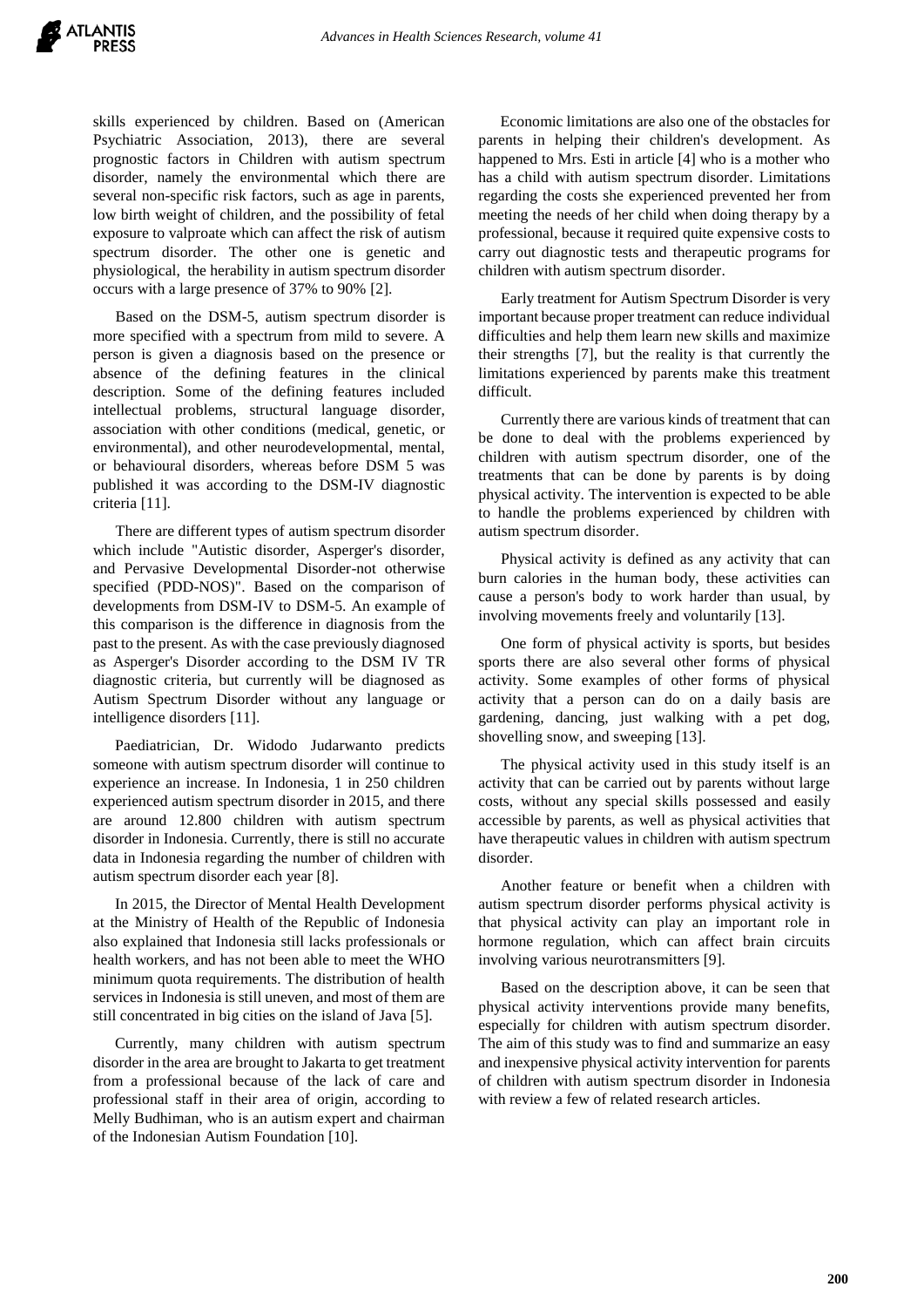

#### **2. METHOD**

The literature review was compiled by searching for research in Indonesia on Google Schoolar using the keywords "Physical Activity" and "Autism Spectrum Disorder". The researcher decided to use two research articles to summarize, namely research by Ma'ruf and Pamuji [6] and research by Alhuda and Ainin [1].

In this study, there are several inclusion criteria in the research articles used for review, such as being able to use Indonesian or English, the research was conducted in Indonesia, the research is a published research article, the participants in the research article are children with autism spectrum disorder, physical activity interventions used in this study is a physical activity that is easy and inexpensive to do by parents with children with autism spectrum disorders.

The exclusion criteria in this study were research articles conducted outside Indonesia, research articles inaccessible or unpublished, research articles using languages other than Indonesian or English, participants in research articles being adults, research articles, activity interventions the physical activity used in the research article is a physical activity intervention that is difficult to do in Indonesia and requires special instructors or is expensive to do.

The two studies were chosen by the researchers because they used physical activity interventions that were quite common, easily accessible, inexpensive, and popular in Indonesia, namely the modified ball physical activity intervention [6] and modified basketball [1]. In outcomes, the main results assessed are behavioural aspects as well as interaction and communication in accordance with the diagnostic criteria for children with Autism Spectrum Disorder in DSM V after physical activity interventions with a certain intervention duration are given.

#### **3. RESULT**

The research articles used are research by Ma'ruf and Pamuji [6] and Alhuda and Ainin [1]. Both studies used the same research method, namely the pre-experimental quantitative research method with one group pre-test and post-test research design. Both of them also used six participants each with a diagnosis of autism spectrum disorder and if the total was added in this study, there were 12 participants.

In the study by Ma'ruf and Pamuji [6] the participants used were in the preschool age range to the age of six years, while in the study by Alhuda and Ainin [1] the participants used were children with grades III-V Elementary School.

The purpose of these two studies is the same, to describe of children's social interactions after being given an intervention, both studies use the ball as the media to help in playing it, but by using two different physical activity interventions, namely modified soccer [6] and modified basketball [1] with the same number of intervention sessions, six intervention sessions.

Research by Ma'ruf and Pamuji [6] which conducted research on six autistic students, namely with two autistic children who were hypoactive, three participants were quite passive children who liked to be alone, the other was an autistic child who was quite active but had obstacles in following instruction on learning activities at the Cita Hati Bunda Sidoarjo Foundation using modified soccer physical activity interventions. Modified soccer intervention is given by adjusting the child's ability to changes in place, duration, and rules with the aim of increasing social interaction in autistic children.

Ma'ruf and Pamuji's research [6] in the pre-test phase showed that before the intervention was given, the results were low in social interaction but increased after the intervention was given.

The results showed that children were able to cooperate when playing modified ball and children showed their ability to compete while playing with their team, besides being influential in aspects of social interaction, the results also showed that children's selfconfidence increased when interacting and socializing with other people. People in the surrounding environment such as their peers or teachers [6].

Alhuda and Ainin [1] in their research conducted on six autistic children who have several problems such as difficulties in social interaction with friends around which are shown by children in their daily activities such as, difficult to share with friends, low desire to help friends when doing assignments, and wanting to play with friends around him during break time at his school (SLB Sinar Harapan Probolinggo) was also low.

First, the pre-test phase was carried out to determine the social interaction ability of autism spectrum disorder children before being given the intervention, then in the treatment phase, six meetings were carried out by providing a modified basketball intervention carried out at school. In the last phase, the post-test was conducted to determine the child's social interaction ability after being given an intervention by conducting one meeting. The assessment was carried out twice, before and after the intervention was given [1].

In other physical activity interventions, namely using a modified basketball in the study by Alhuda and Ainin [1]. The games that have been carried out have been adjusted and simplified in terms of players, where to play, the field, the equipment in playing such as hoops and basketball, and the duration of time in play. The game is only done by throwing the ball to a friend in the team and then putting it into the ring, with three members in one team with the aim of making it easier for children to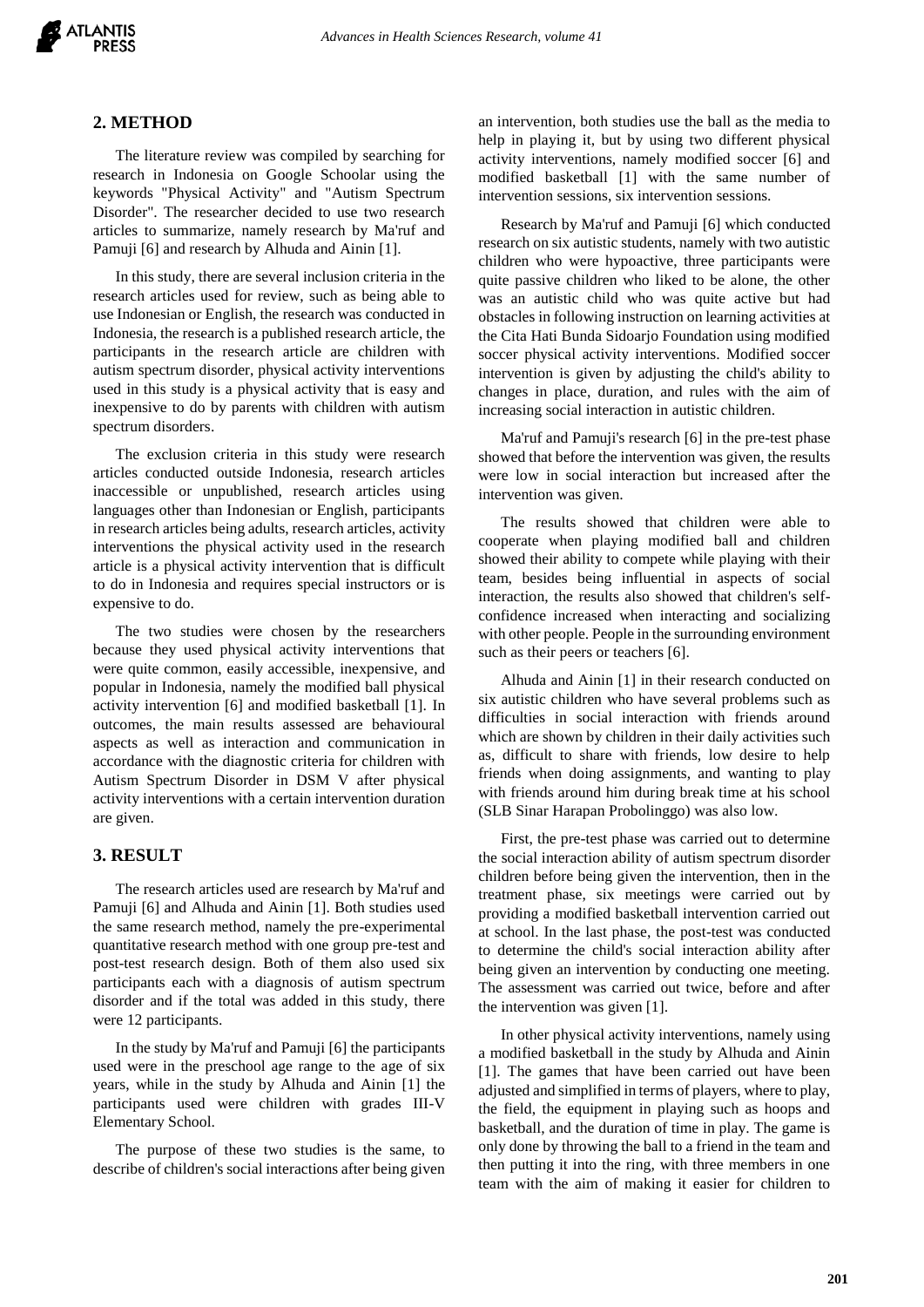communicate and interact well with each member during play. Overall the results show that there is a significant increase in children's social interactions in terms of communication such as when greeting friends, answering friend greetings, saying and answering greetings, and behaviour carried out in groups such as in collaborating with their team, as well as the desire to share objects with others. friends during the learning process has started to look high.

The two studies used for the assessment, both use two forms of physical activity whose rules of play have the same characteristics, which must be carried out in teams, namely on physical activity from soccer and basketball.

This is in line with the definition of social interaction by Soerjono [1] that social interaction is a dynamic relationship between individuals or groups. This explains that when two people meet, social interaction automatically begins at that time, it can be in the form of talking to each other, reprimanding, shaking hands, or even fighting each other, but it is the same thing, namely doing each other in the form of social interaction.

This is in line with the improvement of the problems experienced by children with autism spectrum disorder, because when children perform physical activities that must be carried out in teams, in this case, physical activity from soccer and basketball, children are required to play with other people so that a problem will arise. Social interaction between friends and children will work together among members in their team to achieve goals in these activities together. Thus, the child's ability to carry out social interactions will be honed. While doing physical activity, children are required to play together with people around or peers in forming opportunities for children to communicate with others, which can be beneficial for social interaction skills in children [12].

These physical activity used here is also a physical activity that have been modified, adapted, or simplified to the abilities of children with autism spectrum disorders such as changes in tools, duration, or other rules that are applied to make it easier for children to carry out these activities but still with the aim of improving communication and interaction of children. Physical activity that is modified in some of the physical activities studied in this study which is applied in Indonesia, especially in small areas which is in line with the problem of the phenomenon in Indonesia, can use several alternatives, such as when parents want to apply physical activity from basketball and soccer. Parents can change the ball media by using balls made by parents themselves using rounded waste paper, rounded cloth or socks or parents can use plastic balls or rubber balls which are of course much cheaper and also easy to find. Parents can also modify the ball from its size, adjusted to the child's biological development or age, if the child has difficulty holding a large ball so that parents can modify it using a small ball.

Based on the discussion on the effectiveness of physical activity interventions for children with autism spectrum disorder, it can be concluded that physical activity interventions have proven effective in improving problems in communication and interaction aspects as well as behavioural problems experienced by children with autism spectrum disorder.

However, it should be reiterated that this is just a research, in research the time used for intervention is of course quite limited due to the limitation of research time and the needs and conditions of each children are different, with the suggested time span in some studies studied in this study may be can be effective or not in some children, because the problems experienced by children with autism spectrum disorder are problems that have existed since the child was born and there are some problems with the brain, the neurological development of children is different from other normal children, so researchers suggest parents to be able to carry out these physical activities themselves in the long term, with a longer span of time and duration to get maximum results, maybe not to eliminate but rather to be able to reduce or control the problems experienced by their children. with autism spectrum disorder.

The two studies used here have some limitations, the limitations in this study are the researchers did not explain the severity of children with autism spectrum disorder as participants in this study, because the severity of the study of children with autism spectrum disorder may also affect the effectiveness of the intervention and both studies also does not explain the range of intervention sessions in more detail. In this study, all studies examined only used one group without a comparison group, namely by using a single subject research design or one group pre-test post-test design. This may be done because the participants in this study are children with special needs, so that the physical activity interventions given to the participants cannot be generalized to each other because children's abilities can vary, so it will be difficult if there is a comparison group in seeing differences in the effectiveness of activity interventions. physical activity in children with austim spectrum disorder in each study.

#### **4. CONCLUSION**

Physical activity interventions that can be modified according to the child's condition, using the media as a ball aid, and carried out in teams, namely the modified soccer intervention and modified basketball which were carried out for six intervention sessions for children with autism spectrum disorder, can improve social interaction skills. in children with autism spectrum disorder in Indonesia. Therefore, the type of physical activity that is modified from soccer and basketball can be a suggestion for the type of physical activity that can be applied by parents to children with autism spectrum disorder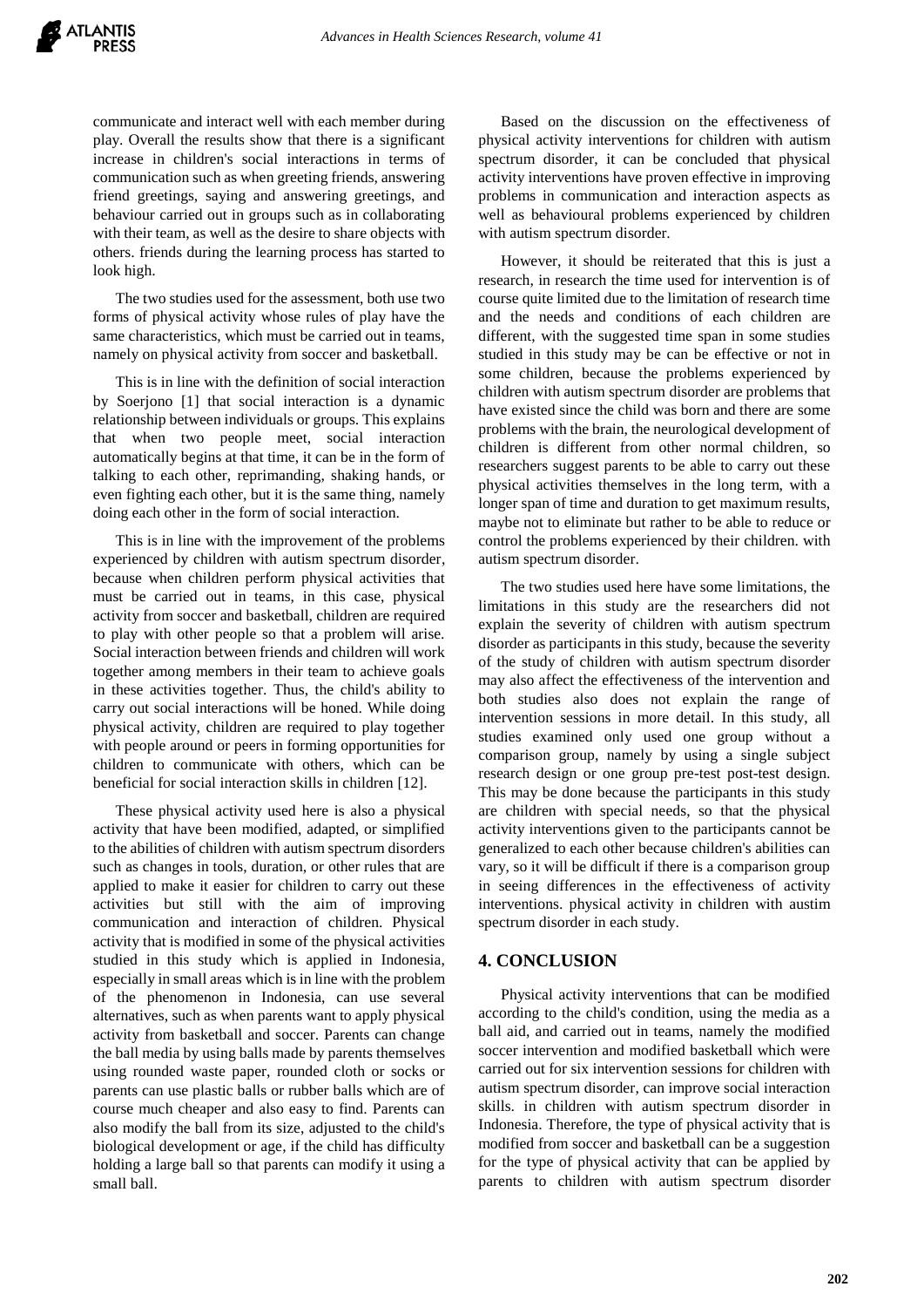anywhere because the effectiveness of these two types of physical activity has been proven to be effective and has a good effect on children with autism spectrum disorder and become a type of physical activity that is quite common and easy to do, especially in Indonesia.

Both of these activities have also been proven effective in improving the problems experienced by children with autism spectrum disorder and have high therapeutic values. Such as being able to increase children's confidence in interacting and when socializing with the environment around children such as friends and teachers, can train children's concentration, can increase children's interest in doing movement activities that make children not passive and do not prefer to be alone anymore.

Parents can change the ball media by using balls made by parents themselves using rounded waste paper, rounded cloth or socks or parents can use plastic balls or rubber balls which are of course much cheaper and also easy to find. Parents can also modify the ball from its size, adjusted to the child's biological development or age, if the child has difficulty holding a large ball so that parents can modify it using a small ball, because the purpose of this study is to carry out an intervention of physical activity that is inexpensive and easy to use by parents in Indonesia, especially parents who have economic limitations, so that modifications to physical activity can make it easier for parents to do with their children.

In this study, the researcher has several limitations, in this study, researchers only used two articles for review, so that researchers could not see the differences more widely. Researchers have several suggestions that can be done by further research, namely in future research it is expected to be able to conduct literature review research by focusing more on the results of changes in children with autism spectrum disorder in all aspects of the problems experienced by children with autism spectrum disorder as well as combining research results to see changes in communication and interaction, behaviour, motor skills.

Further research is also expected to be able to examine the relationship between ambidextrous and the effectiveness of physical activity in children with autism spectrum disorder, to see whether there is an effect or not. In future research, it is also expected to be able to continue research to the next research stage, namely by using meta-analysis research methods to get an overview of research results based on analysis of quantitative research methods by adding more research articles reviewed. Future research is also expected to be more considerate of other factors that may influence the results of the study such as additional therapy that participants may be taking, participants' IQ, and other factors that may affect the results of the study.

#### **AUTHORS' CONTRIBUTIONS**

RBN, HS, and NS designed the study. RBN conducted the data analysis and wrote the manuscript. HS and NS supervised and revised the manuscript.

### **ACKNOWLEDGMENTS**

This research was supported by previous research, namely by Ma'ruf and Pamuji [6] and the other research by Alhuda and Ainin [1]. We would like to express our appreciation to the two previous studies because they have conducted very useful research at this time for children with autism spectrum disorder.

#### **REFERENCES**

- [1] Alhuda, Q, A., & Ainin, I, K. (2017). Permainan bola basket modifikasi terhadap interaksi sosial anak autis di sekolah luar biasa. Jurnal Pendidikan Khusus. Vol. *9*, No. 3
- [2] American Psychiatric Association. (2013). Diagnostic and statistical manual of mental disorders, fifth edition. Washington, DC: American Psychiatric Publishing
- [3] Bloom, E., D. Lord., C. Zwaigenbaum, L. Courchesne, E. Dager, S., R. Schmitz, C. Schultz, R., T. Crawley, J. Young, L., J. (2006). The developmental neurobiology of autism spectrum disorder. The Journal of Neuroscunece, *26*. 6897- 6906
- [4] DetikHealth. (2013). *"Autis Tidak Dianggap Penyakit, Biaya Terapi Ditanggung Sendiri".* Accessed on 5 October 2020, https://hot.liputan6.com/read/4312849/caramenulis-daftar-pustaka-dari-artikel-bisa-sesuaikandengan-style-nya
- [5] Ika. (2015). Minim psikolog, ribuan penderita gangguan jiwa belum tertangani. Universitas Gadjah Mada accessed on 5 October 2020 from https://www.ugm.ac.id/id/berita/9715-minimpsikolog-ribuan-penderita-gangguan-jiwa-belumtertangani
- [6] Ma'ruf, A., C. & Pamuji. (2019). Interaksi sosial dalam bermain sepak bola modifikasi untuk anak autis. Jurnal Pendidikan Khusus, Vol. *12*, No. 3
- [7] National Institute of Mental Health. (2018). *Autism spectrum disorder*. U.S Department of health and human services. https://www.nimh.nih.gov/health/publicatio ns/autism-spectrum-disorder/19-mh-8084 autismspecdisordr\_152236.pdf